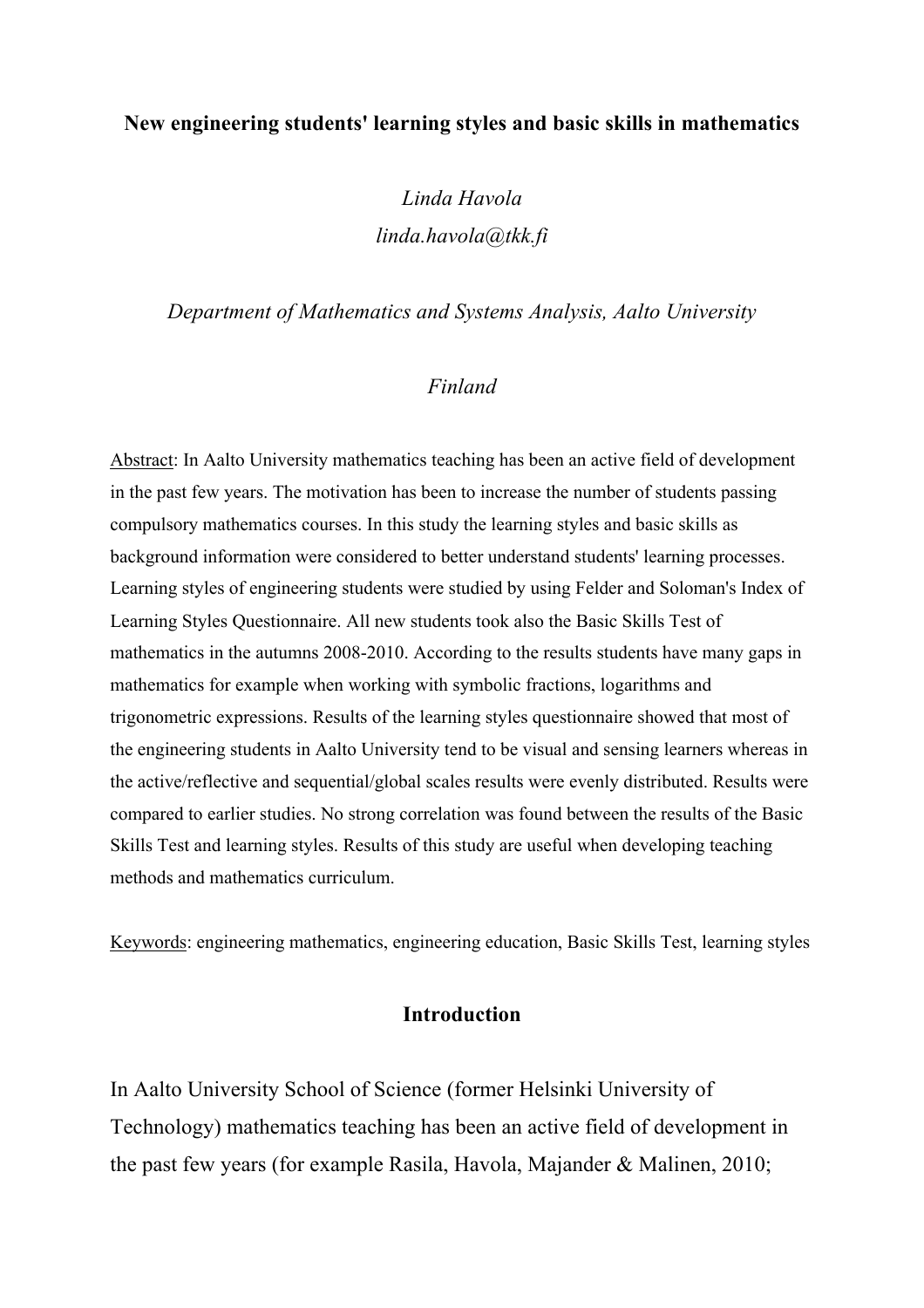Rasila, Harjula & Zenger, 2007). The motivation has been to increase the number of students passing compulsory engineering mathematics courses. Problems are, for example, first year students' varying level of skills in mathematics and passivity in studying (Rantanen & Liski, 2009). Aalto University has been looking for solutions to these problems by actions that support and activate students and increase flexibility. Equally important project has been to gather data to gain understanding of the underlying reasons of problems in order to better address teaching.

The aim of this research is to find reasons, why students do not pass the basic courses in mathematics, and to find out if the actions taken to the date work as intended. By using statistical analysis it is studied, how do the results of the Basic Skills Test of mathematics compare to the results of the first year mathematics studies. Other things that contribute to failure, and their significance, will be also considered. Possible reasons can be for example inappropriate teaching and learning styles, unfamiliarity of the methodology required in university studying and social reasons.

The research questions are:

- 1. What are the starting skills in mathematics of new engineering students according to the Basic Skills Test?
- 2. What learning styles do new engineering students have?

# *Learning styles*

Learning styles in higher education have been studied for example in (Havola, 2010; Alaoutinen, Heikkinen & Porras 2010; Zywno 2003). Cassidy (2004) made a meta-analysis of different learning style theories and models. According to him many or all the learning style theories he proposed were valid. Different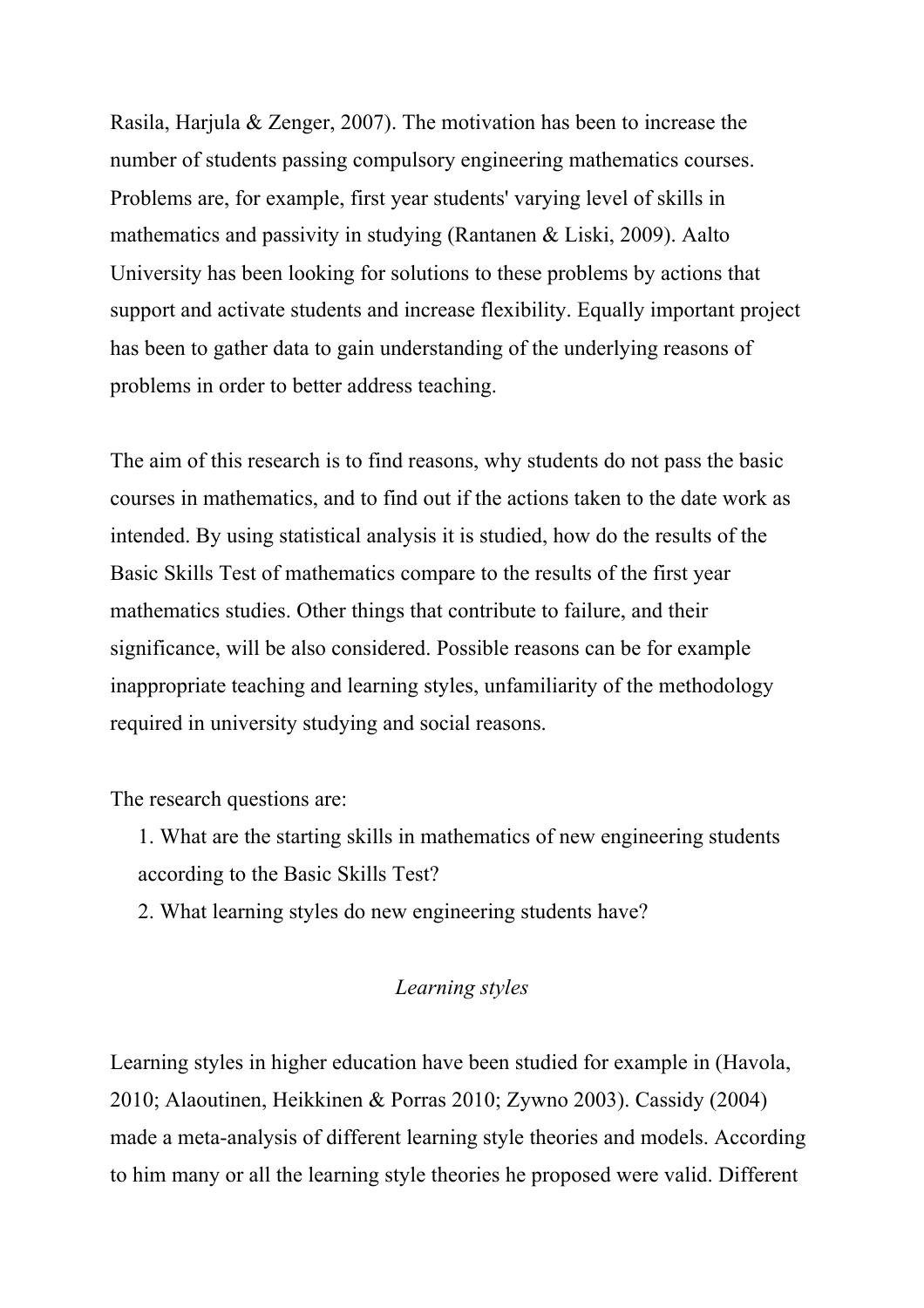theories will simply offer approaches with different emphases for investigation (Cassidy, 2004).

Learning styles are the ways in which individuals characteristically approach different learning tasks (Hartley, 1998). There have been many different learning styles models in the literature (for example Kolb & Kolb, 2005). One of the most common models among engineering education is Felder-Silverman Learning Styles Model (FSLSM) that is used in this research (Felder & Silverman, 1988). The Index of Learning Styles Questionnaire (ILS) (Felder & Soloman, 2001) was used also in Jorma Vainionpää's study (Vainionpää, 2006). He studied learning styles of communication science students in a web-based course in Tampere University. In Aalto University there are also some webbased elements, for example automatically assessed STACK-exercises (Harjula, 2008) in mathematics courses. By using the same questionnaire it is possible to compare the results to each other.

The Index of Learning Styles Questionnaire includes 44 questions from four different learning style dimensions. The learning styles dimensions Felder and Silverman proposed are neither original nor comprehensive. All four dimensions are combinations of the results of earlier studies and models. In the initial model Felder and Silverman described five different learning style dimensions: sensing-intuitive, visual-auditory, inductive-deductive, active-reflective and sequential-global. After some reconsiderations the inductive-deductive dimension has been omitted and the name auditory has been changed to the name verbal (Felder & Silverman, 1988).

Sensing and intuition are two different ways people perceive the world. Sensing learners observe and gather data through the senses whereas intuitive learners perceive indirect by way of the unconscious - speculation, imagination and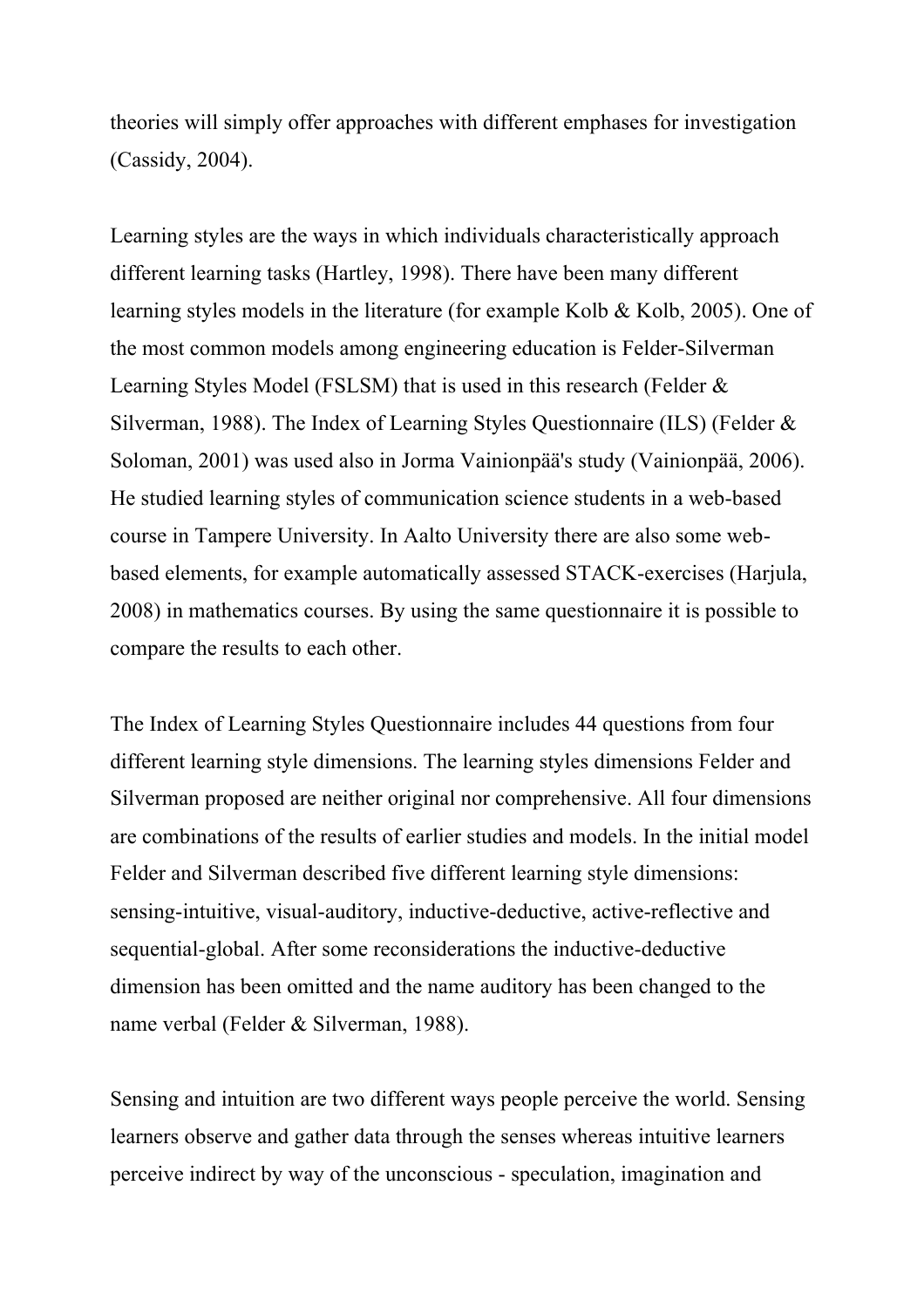hunches. Most of the people tend to favor one or the other way but everyone uses both faculties. Most engineering mathematics courses emphasize concepts rather than facts and thus favor intuitive learners whereas majority of the engineering students are sensing learners. They may not perform as well at school as intuitive learners but both are needed as engineers (Felder & Silverman, 1988).

Another dimension of the ILS model is visual and verbal (initially auditory) (Felder & Silverman, 1988). Visual learners remember best what they see and verbal learners what they hear (and then say). Most of the people in the college age are visual learners (Barbe & Milone, 1981). Most of the engineering mathematics teaching is verbal (lecturing) or visual presentation of verbal information (mathematical symbols).

Teaching may sometimes also be too passive which is not ideal situation for active learners. They work well in groups whereas reflective learners work better by themselves or with at most one other person. In addition, reflective learners do not either learn much in situations which do not enable them to think about information being presented. Both are needed as engineers: reflective learners are the theoreticians, mathematical modelers and active learners are the organizers and decision makers (Felder & Silverman, 1988).

Most of the engineering education involves the presentation of material in logically ordered progression. Sequential learners are comfortable with this system because they master the material more or less as it is presented. However global learners cannot learn in this way. Instead they learn in fits and starts. The instructor should provide a big picture or goal of the lesson to global learners before presenting one step at a time (Felder & Silverman, 1988).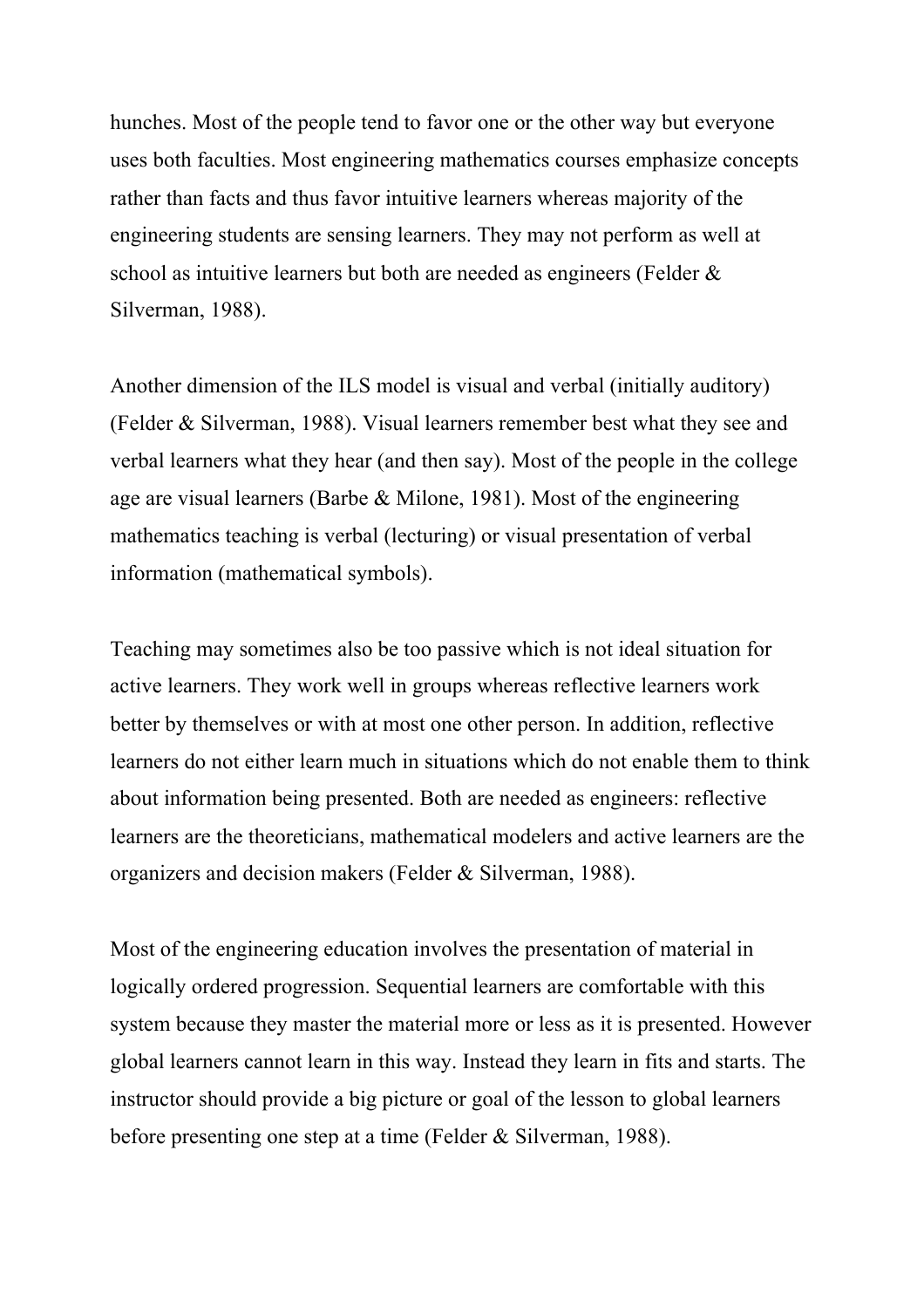Zywno measured the reliability and validity of the Index of Learning Styles Questionnaire by using pretest-post test method (Zywno, 2003). There was a moderate reliability of all scales. However some overlap between Sensing-Intuitive and Sequential-Global scales has been found (van Zwanenberg & Wilkinson, 2000). Zywno found out that ILS is a suitable tool to assess the learning of engineering students (Zywno, 2003). However further evaluations are still needed.

# *Diagnostic testing of freshmen students in literature*

Diagnostic testing in mathematics has also been widely used in higher education since 1990s (Lawson, 2003; Batchelor, 2004). Coventry University started systematic diagnostic testing in mathematics in 1991 and the test has remained the same over the whole period until 2001. The test consists of multiple-choice questions and it is taken during the introduction week. Results of the tests have showed that entry skills of new students have declined over time (Lawson 2003).

Also in mathematics departments of Dutch universities mathematical abilities of incoming students have dropped significantly in recent years (Heck & van Gastel 2006). Freshmen students had many problems in making the transition from school to university mathematics. On their second day at university freshmen students at the Faculty of Science took a one-hour diagnostic test in mathematics. The test was implemented by automatic assessment system Maple T.A. However students were able to hand the answers on a scrap paper. In the fifth week of the studies, students took the second diagnostic test. This test was taken in digital format only. By pretest-post test design, teachers and students can see the progress made in the meantime during the basic mathematics practice sessions. Those who did not pass the tests were guided to the remedial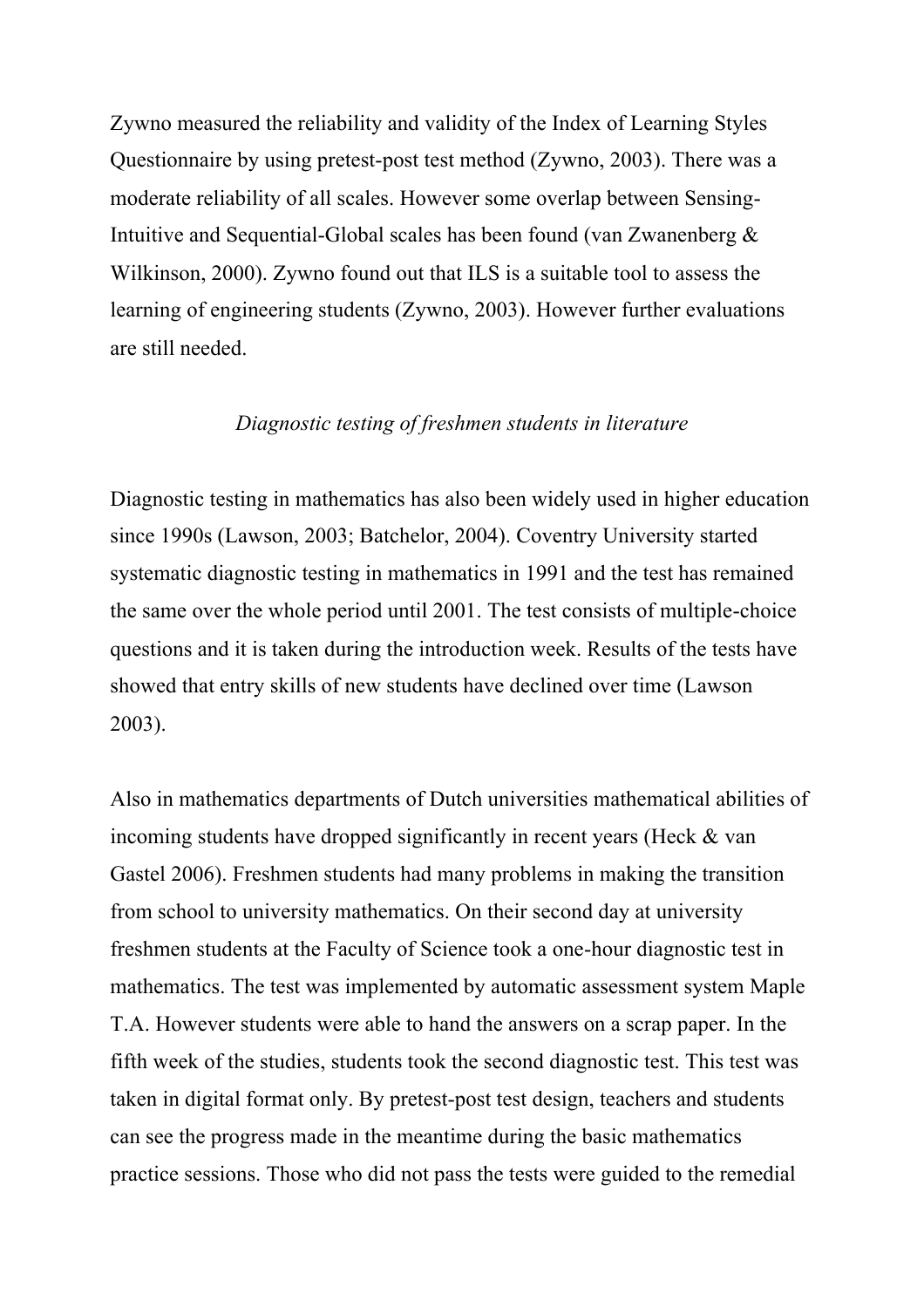teaching of mathematics (Heck & van Gastel, 2006).

Analysis of the Dutch students' results of the test showed that students make computational mistakes even on simple calculations with fractions. A great variety of misconceptions were noticed in algebraic manipulations. Students in Dutch universities appreciated that they were told the mathematics abilities desired by the universities and were informed about their own level (Heck & van Gastel, 2006).

## **Methods**

## *Basic Skills Test of mathematics*

All new engineering students of Aalto University took the Basic Skills Test of mathematics in autumns 2008-2010. The test was a part of a compulsory course for all but architecture students, so nearly all students took the test. Students in architecture do not have to take basic courses in engineering mathematics. During the test there was an instructor in the class who answered technical questions.

The test problems were originally created in Tampere University of Technology (TUT) but the original assessment system used there was different because of software license issues (Pohjolainen, Raassina, Silius, Huikkola, & Turunen, 2006). The test in Aalto University was implemented by STACK (System of Teaching and Assessment using Computer algebra Kernel) computer aided assessment system. STACK is a system that allows teachers to construct personalized mathematics exercise assignments for students. Personalized questions are based on technique where parameters are randomized (Harjula, 2008; Sangwin, 2004 & 2007).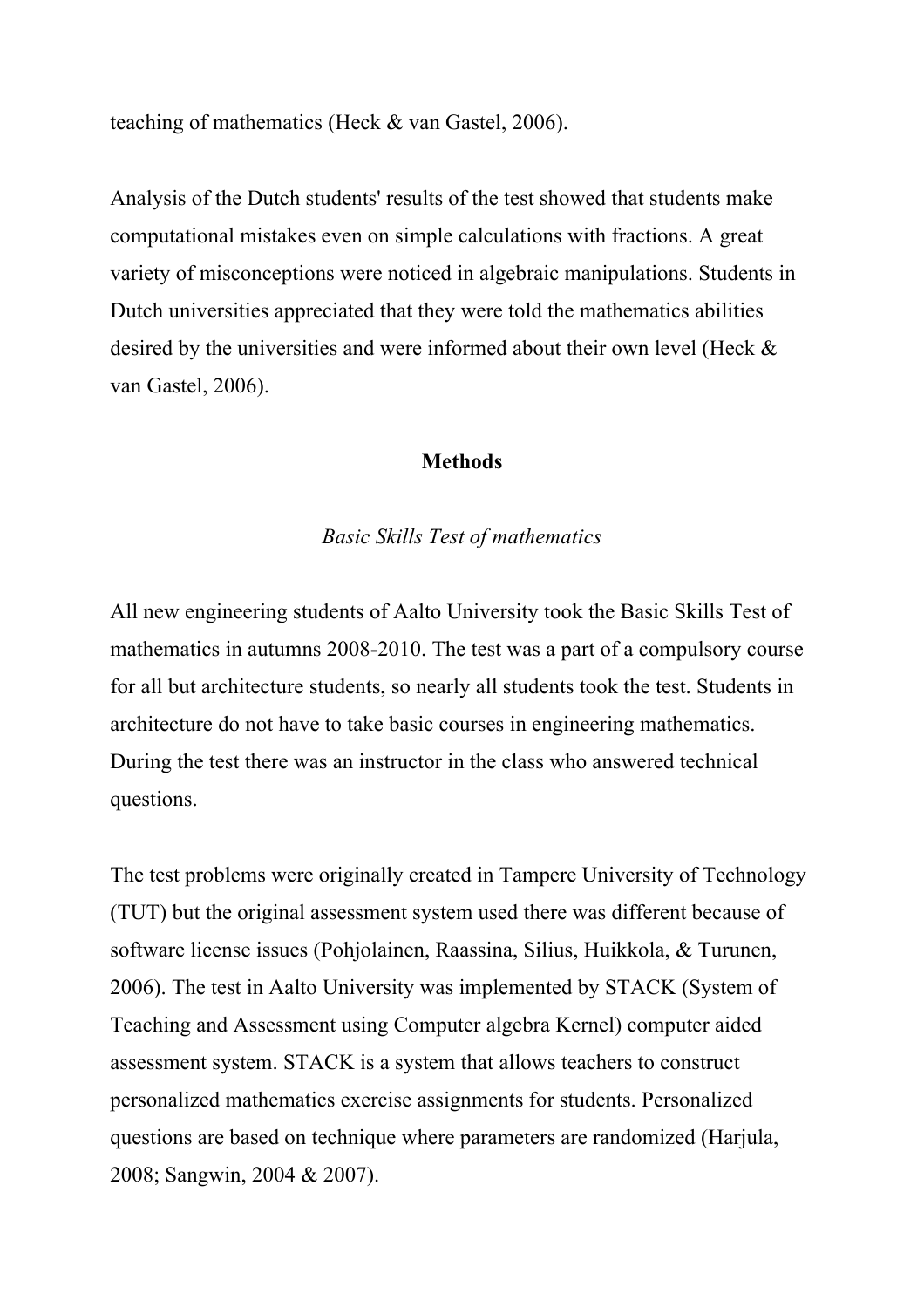The test included 16 questions that were graded by 1 or 0 points. Students were able to try each question three times. Topics were derivative, logarithm and exponential function, inequalities, integrals, manipulation of algebraic expressions, arithmetic, trigonometry and equations (see Table 1). The test was established by a university mathematics lecturer. Topics were chosen so that they would cover the most typical exercises in high school advanced mathematics curriculum. They were also possible to be implemented by computer and to be randomized (E. Turunen, personal communication, March 30, 2011). An example of the derivative question of the test is in Figure 1. Although problems were randomized they were created so that the difficulty level did not vary significantly between different instances. Technique also enables universities to use the same test year after year. This makes it easier to compare the results of different years with each other.

| <b>Topics of the questions</b> | <b>Amount of questions</b> |
|--------------------------------|----------------------------|
| Derivative                     | $\overline{2}$             |
| Equation                       | $\overline{2}$             |
| Exponential                    | 1                          |
| Expression                     | $\overline{2}$             |
| Inequality                     | $\overline{2}$             |
| Integral                       | $\overline{2}$             |
| Logarithm                      | $\mathbf{1}$               |
| <b>Numbers</b>                 | $\overline{2}$             |
| Trigonometry                   | $\overline{2}$             |
| <b>Total</b>                   | 16                         |

*Table 1: Topics of the questions in Basic Skills Test of Mathematics.*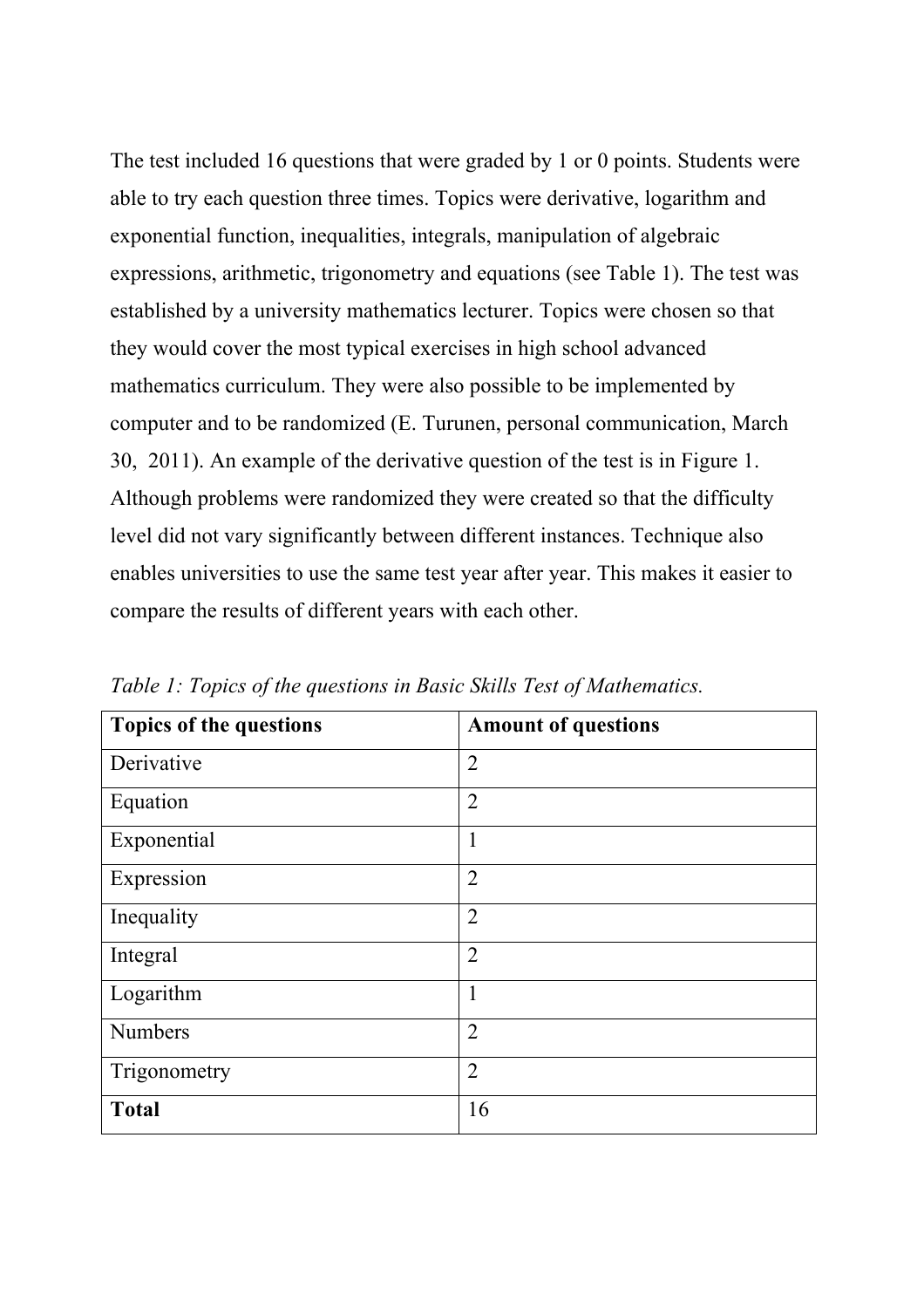Let the function

$$
f(x) = x \cdot (\sin(x) + \cos(x)).
$$

be given. Calculate the derivative of this function.

Remark. Power expressions are given in the form  $a*x^n$ , for example  $3*x^(1/5)$ . Sine and cosine expressions are given in the form  $sin()$  and  $cos()$ , for example  $sin(2*x)$ .

 $f'(x) =$ 

*Figure 1: An example of the question Derivative 1 of the Basic Skills Test of mathematics.* 

#### *Learning styles questionnaire*

In autumns 2009 and 2010 the learning style questionnaire was sent to all students who participated the Basic Skills Test. The questions were in Finnish and they were exactly the same as Jorma Vainionpää (2006) used in his study. The questions have also been translated into English and Swedish. All 44 questions were statements that had two answer options. For more information about the questionnaire, see (Felder, & Soloman, 2001). Some examples of the questions (in English) are in Figure 2.

In each four dimensions of the learning styles questionnaire, there were 11 questions. The results of each dimension were divided into five categories 1-5. Category 1 means one point etc. For example in visual/verbal scale one point means strongly verbal, three points balanced and five points strongly visual. Same kind of categorization was used in Jorma Vainionpää's study (2006).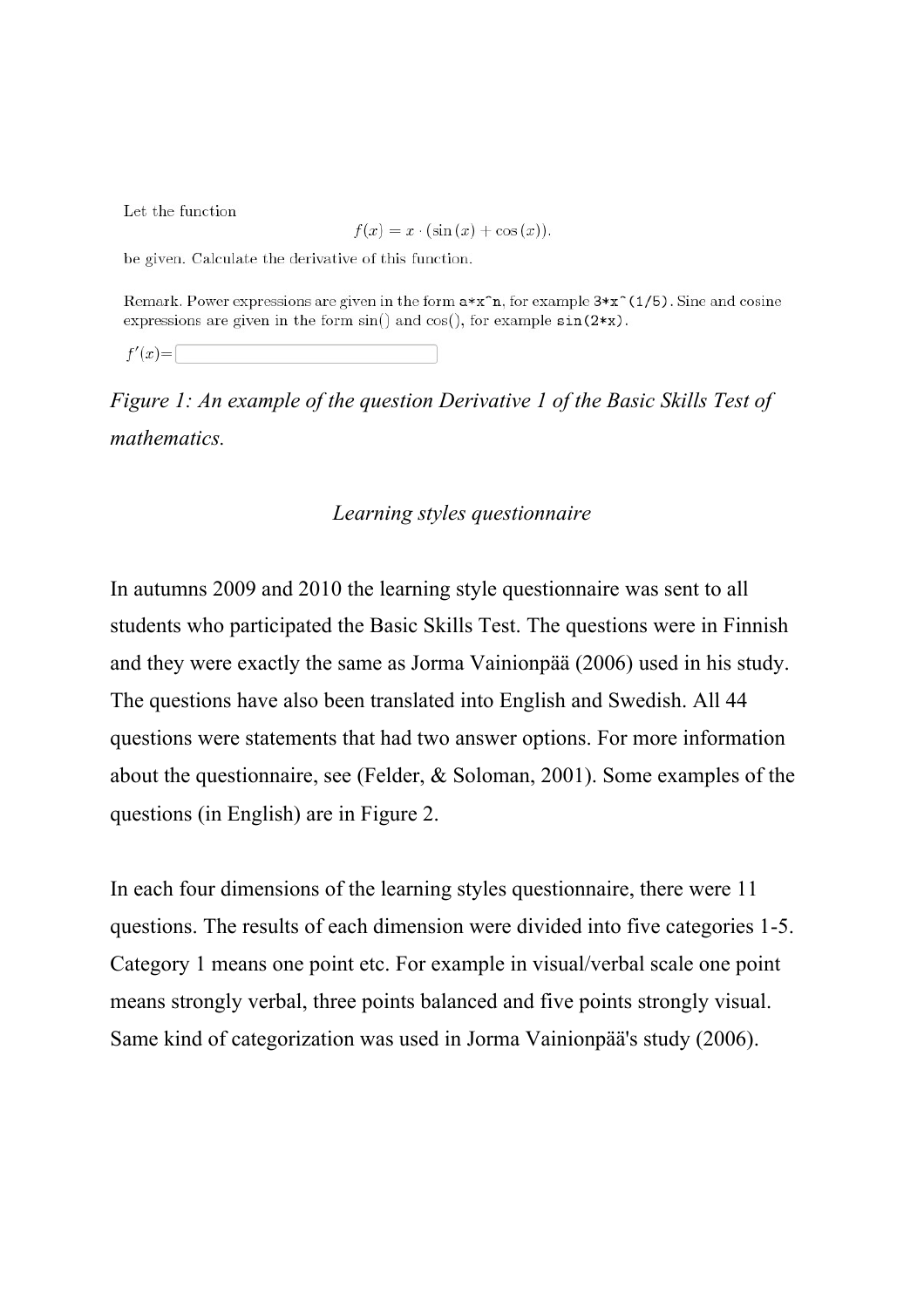- 1. I understand something better after I
	- $\circ$  (a) try it out.
	- $\circ$  (b) think it through.
- 2. I would rather be considered
	- $\circ$  (a) realistic.
	- $\circ$  (b) innovative.
- 3. When I think about what I did yesterday, I am most likely to get
	- $\circ$  (a) a picture.
	- $\circ$  (b) words.
- 4. I tend to
	- $\circ$  (a) understand details of a subject but may be fuzzy about its overall structure.
	- $\circ$  (b) understand the overall structure but may be fuzzy about details.

*Figure 2: Some examples of the questions in Felder and Soloman's Learning Styles Questionnaire (2001).*

# **Results**

*Results of the Basic Skills Test of mathematics*

The mean score of the Basic Skills Test was 9.26 in 2008 (N=889), 9.35 in 2009 (N=843) and 9.84 in 2010 (N=833). In Figure 3 you can see the distributions of the points students got from the test in each year. The distributions are not Gaussian: there are quite many students who have got 15 or 16 points from the test. In Tampere University of Technology (TUT) the distribution has been more like Gaussian distribution (Huikkola, Silius & Pohjolainen, 2008). Also about 15 % of the Aalto University students in 2010 have got five points or less from the test whereas in TUT in 2004 the rate was 20 % (Pohjolainen et al., 2006).

The questions in the Basic Skills Test that proved to be the most difficult were related to symbolic fractions, logarithms and trigonometric expressions. However there were also some questions that were very easy. Topics of the easy problems were quotient of factors, linear equations and inequalities (see Figure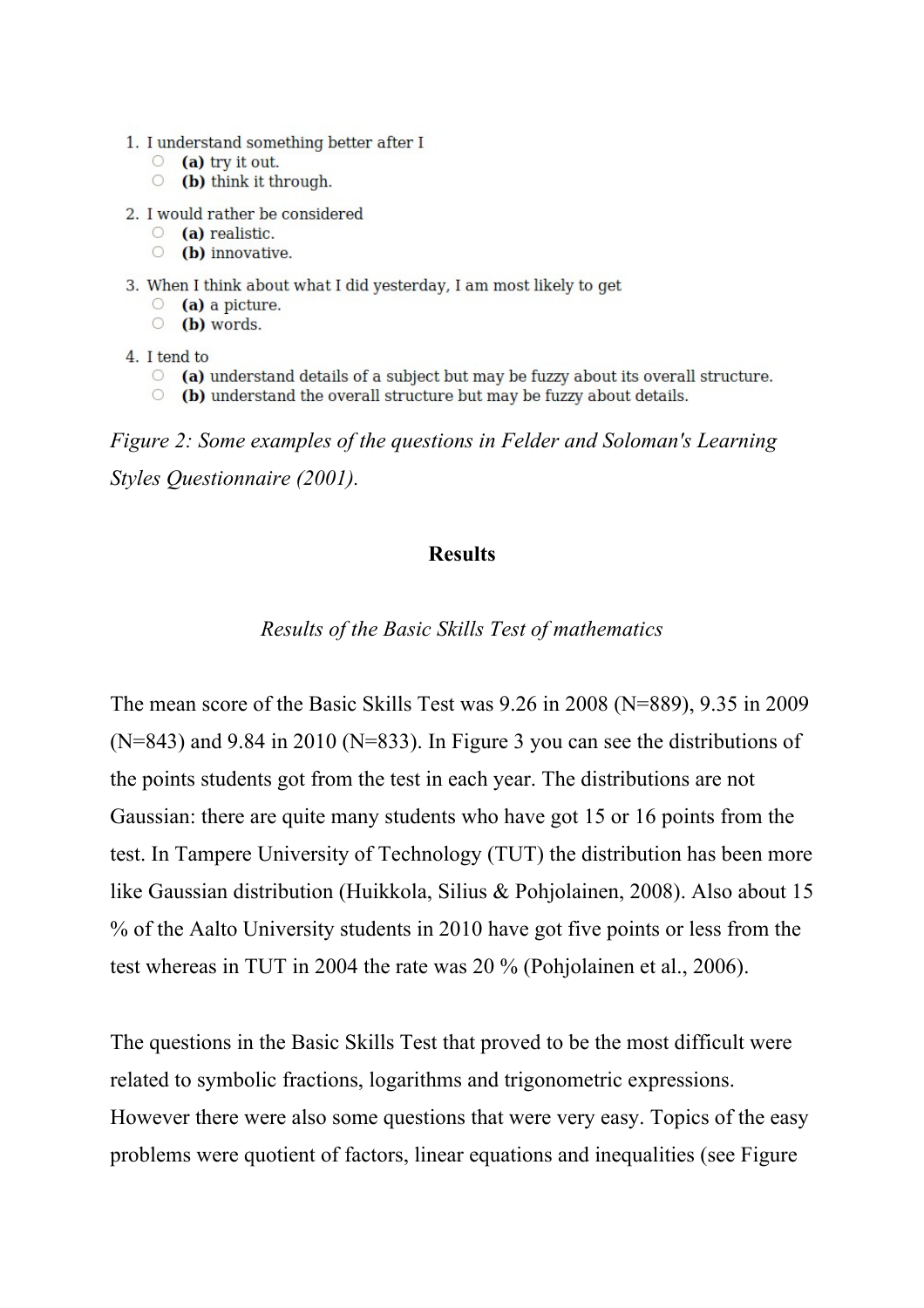

*Figure 3: Distribution of the results of the Basic Skills Test of mathematics in years 2008-2010.* 



*Figure 4: Distribution of the points of each exercise of the Basic Skills Test of mathematics in years 2008-2010. The length of the pillar describes average marks from the problem assignment (the maximum is 1).*

The correlation between the results of the Basic Skills Test and the results of first year mathematics courses in 2009 were examined by using Spearman's rank correlation coefficient. This method does not require the Gaussian distribution of variables (Heikkilä, 2005). The correlation was not very high but statistically significant ( $p=0.2364$ ;  $p=0.0000$ ). When examining students who got four points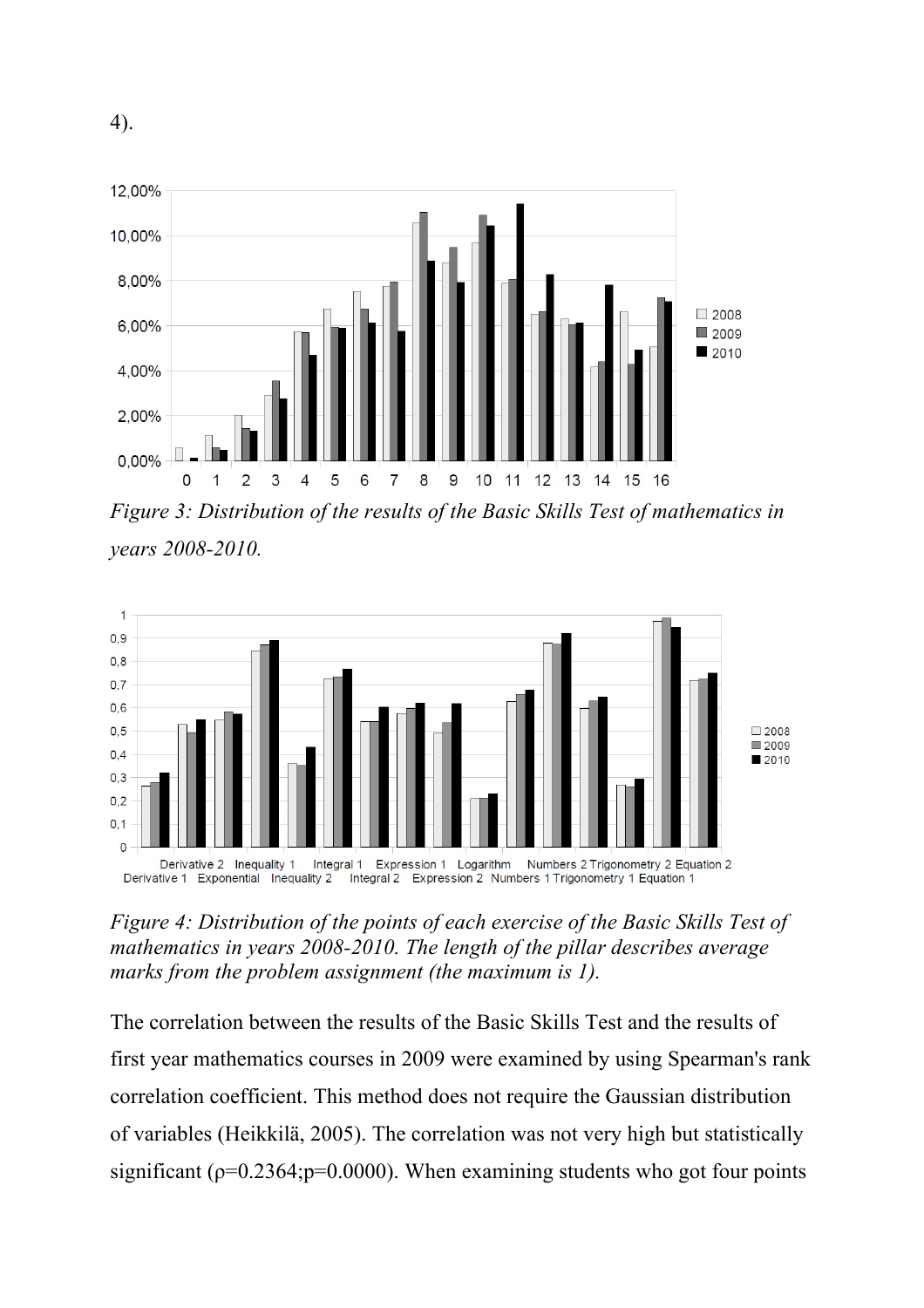or less from the Basic Skills Test (BST) in 2009 and attended the basic course of mathematics ( $N=64$ ,  $10\%$ ) we have found that this group fared weakly in basic courses (see Table 2). In Aalto University courses are graded by using the scale where 0 means that student fails the course, 1 is the lowest grade for passing the course and 5 is the highest grade. The most common grade was 2 and the mean grade was 2.03. The contents of the basic courses of mathematics vary and more specific analysis of the correlations is going to be made in the future.

|                | Course grade   |        |                |        |        |        |      |
|----------------|----------------|--------|----------------|--------|--------|--------|------|
| <b>BST</b> pts | $\overline{0}$ |        | $\overline{2}$ | 3      | 4      | 5      |      |
| 4 points or    | 13             | 12     | 16             | 11     |        | 5      | 64   |
| less           | 20.31%         | 18.75% | 25.00%         | 17.19% | 10.94% | 7.81%  | 100% |
| More than      | 81             | 59     | 96             | 114    | 113    | 118    | 581  |
| 4 points       | 13.94%         | 10.15% | 16.52%         | 19.62% | 19.45% | 20.31% | 100% |
| Total          | 94             | 71     | 112            | 125    | 120    | 123    | 645  |
|                | 14.57%         | 11.01% | 17.36%         | 19.38% | 18.60% | 19.07% | 100% |

*Table 2: Crosstabulation of the course grade and points from the Basic Skills Test (BST) in 2009.*

### *Results of the learning styles questionnaire*

In the autumn 2009 203 students (24%) and in the autumn 2010 431 students (52%) answered to the learning styles questionnaire. In 2010 the answer rate was higher probably because of the earlier sending time and reminder e-mail. The *r x c-test* (Milton & Arnold, 2003) was used for testing the homogeneity of these two samples. Results of the *r x c-test* showed that the distributions in the active/reflective, sensing/intuitive and visual/verbal scales were homogeneous. However in the sequential/global scale results were not homogeneous. In 2010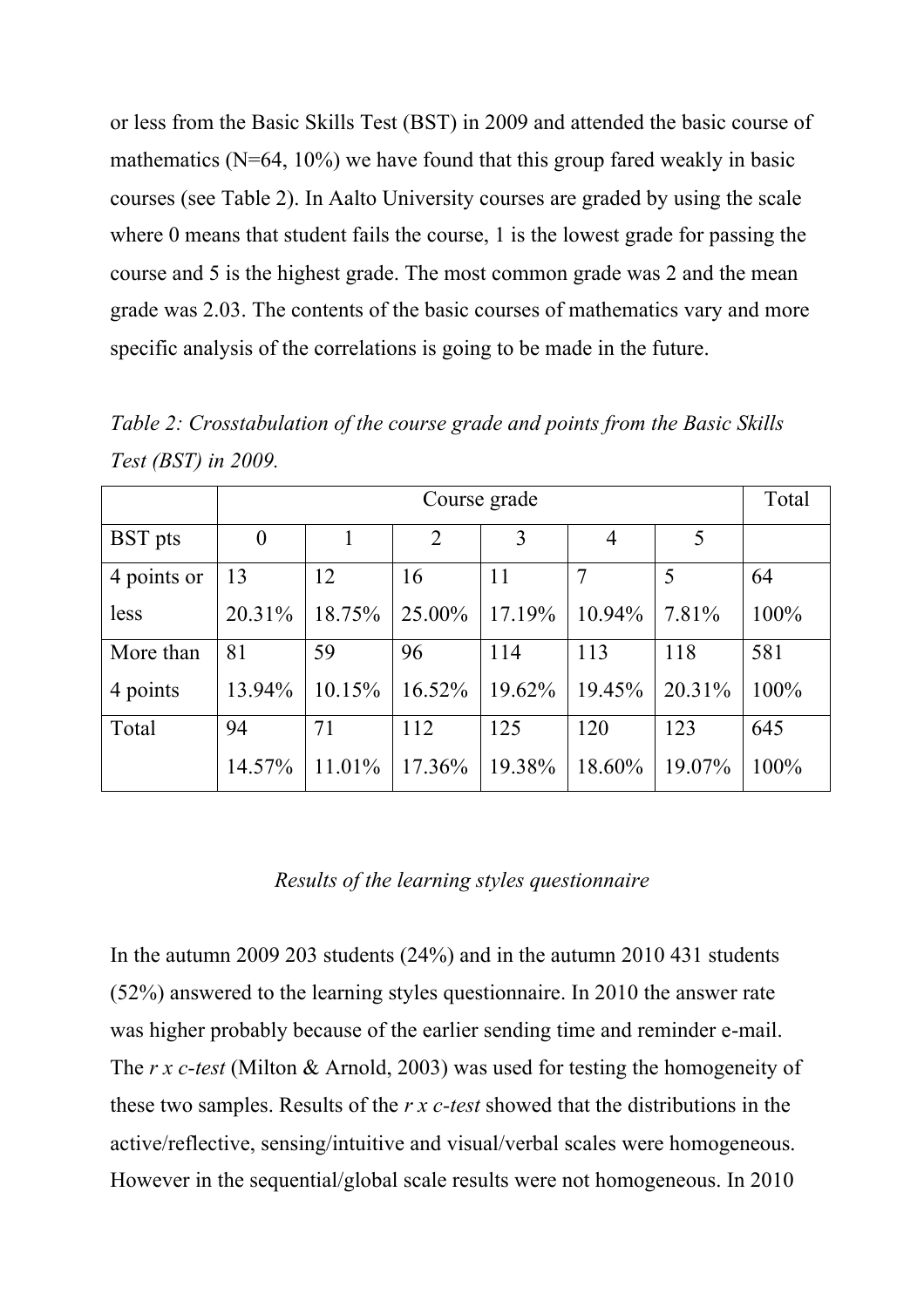there were more neutral results than in 2009.

In Figure 5 you can see the distributions of each four dimensions in 2010. The mean for active/reflective scale was 3.1 and for sequential/global scale 3.26. The mean for sensing/intuitive scale was 3.77 and for the visual/verbal scale 3.73 which means that students tend to be more sensing and visual learners. According to this study and Jorma Vainionpää's (2006) study the communication science students in Tampere University tend to be more intuitive and global learners than the engineering students.









*Figure 5: Distributions of Aalto University's engineering students in each learning style dimension in ILS-questionnaire in 2010 (N=431).*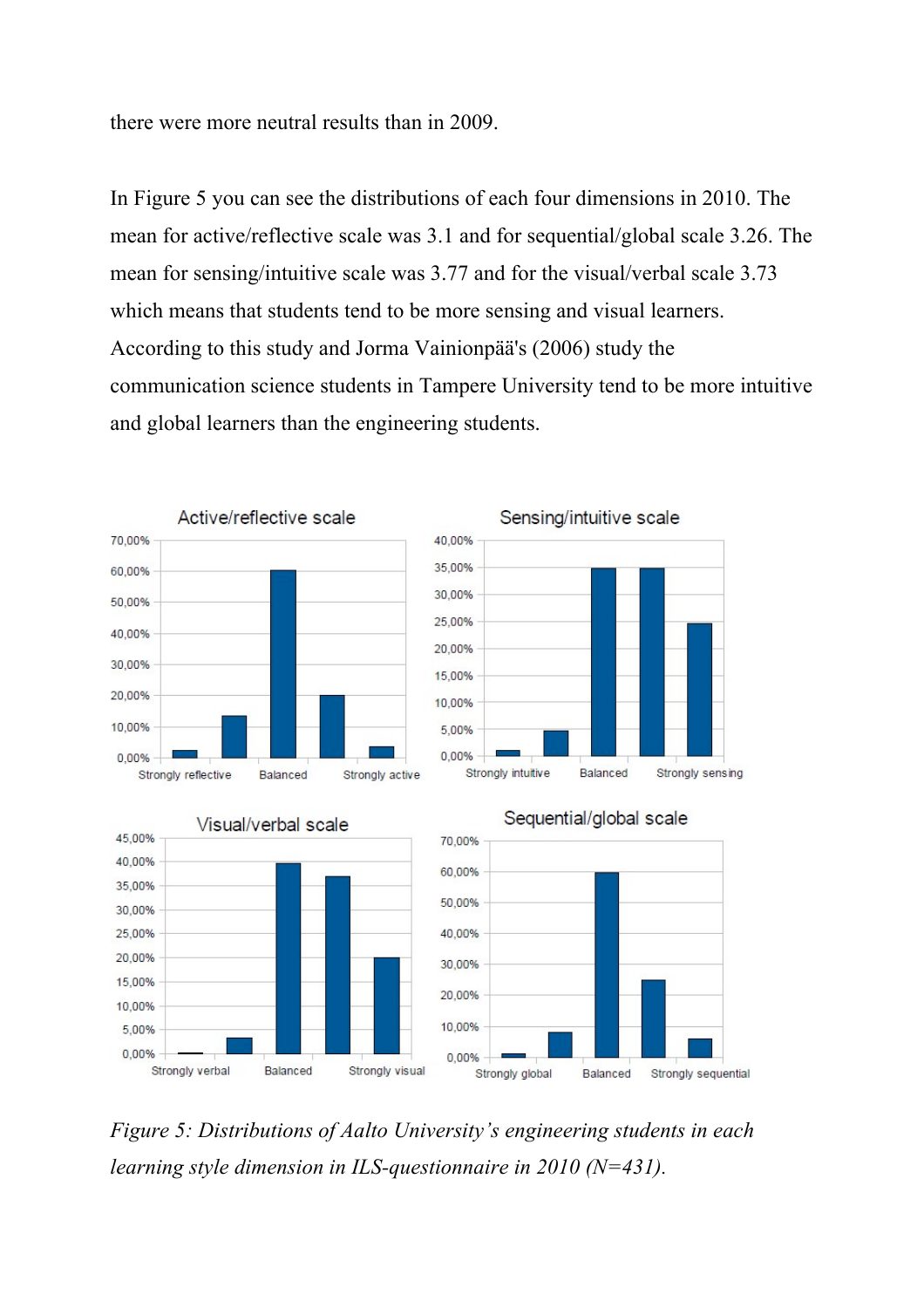#### **Discussion**

According to the results of the Basic Skills Test of mathematics engineering students have many gaps in mathematics skills when they start their university studies. There are some very high profilated degree programs that draw highly skilled and motivated students nation-wide. Students who are in these programs tend to get better results from the Basic Skills Test, which might skew the distributions. In these degree programs there are also more difficult mathematics courses so students will not get good grades as easy as in basic courses. Thus the results of the first year mathematics courses are not directly comparable.

There were only few students who got less than three points from the test. There was couple of very elementary questions in the test so students who are accepted to the Aalto University should be able to solve them. One reason for weak success could be that many students have not come to university straight from the high school but they have had gap years before starting their studies. In Tampere University of Technology has been noticed that the more gap years students had, the weaker their success was in Basic Skills Test (Pohjolainen et al., 2006).

An important observation has been that success in the Basic Skills Test does not ensure success in mathematics studies. There is only a moderate correlation between the results of the Basic Skills Test and the results of the first year mathematics courses. There were significant number of students who got few points from the Basic Skills Test but high course grades and vice versa. Thus there has to be also other factors that influence success in mathematics courses. Other factors that also are believed to be important are, for example, motivation, ability to independent working and acclimatization to university studying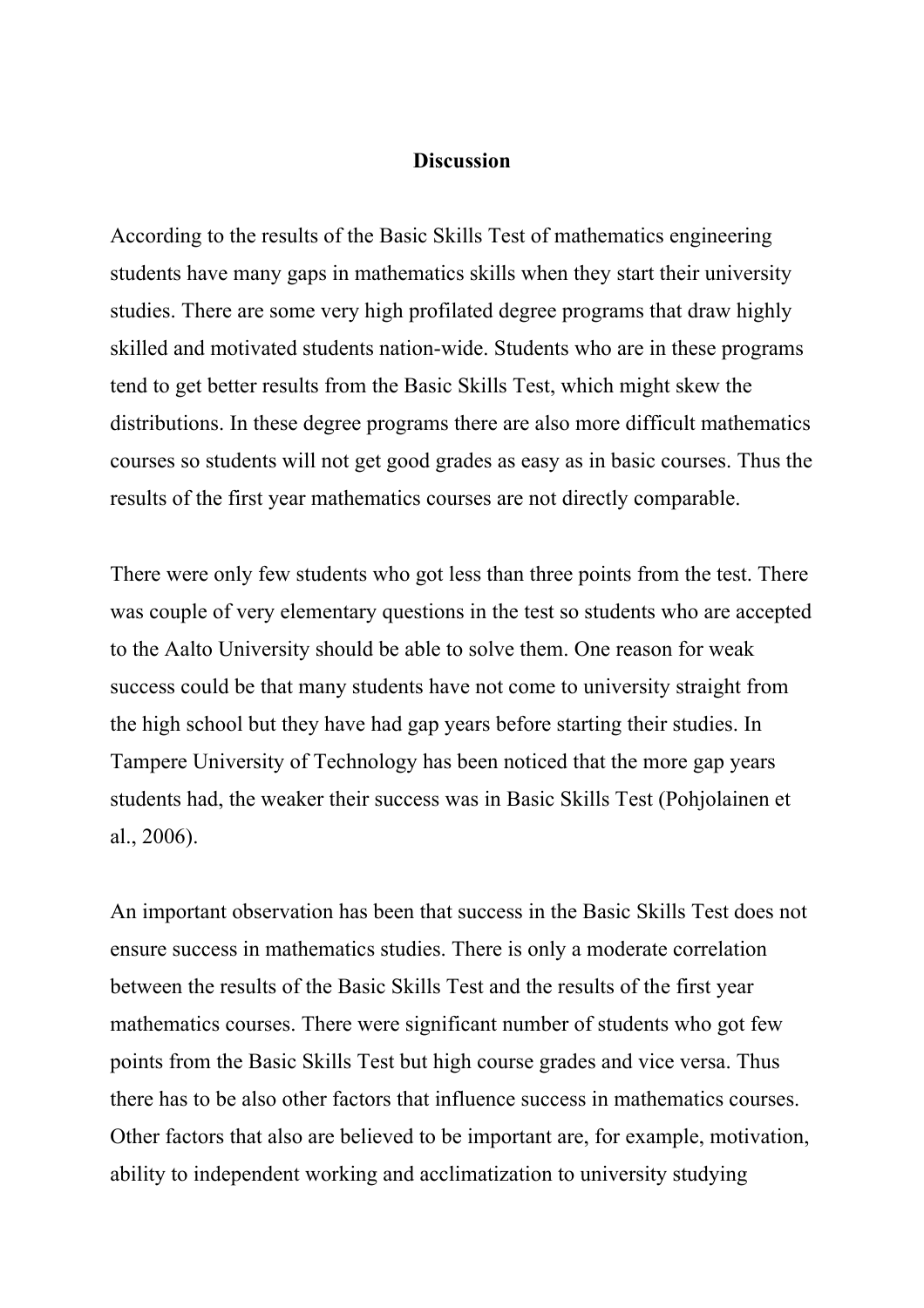environment. New students need also supportive actions for ensuring improved level of achievement in mathematics. Among actions taken to improve the situation are introduction of some e-learning material, for example automatic assessed STACK-exercises (Harjula, 2008; Sangwin, 2004), web-based review material concerning high school mathematics and mathematics workshops for students who want to solve exercises by the help of an instructor or in a group.

It seems that it would be useful to give the students who get a weak result in Basic Skills Test some revision material or lessons of high school topics. In Tampere University of Technology such system has been used (Pohjolainen et al., 2006, Huikkola et al., 2008). The remedial instruction there has been an obligatory part of weakly performing students' (five points or less from the Basic Skills Test) mathematics studies. In Aalto University we have created some web-based remedial material but the use of it is voluntary for students at the moment.

Even though the answering to the learning styles questionnaire was also voluntary, the answer rate in 2010 was quite high. According to earlier studies engineering students tend to be active, sensing, visual and sequential learners (Felder & Silverman, 1988; Zywno, 2002; Booth, 2008). One reason for the difference could be that in Finland more subjects are classified as engineering subjects than in other countries. The learning styles of Finnish engineering students have not been studied in this volume. The correlation between learning styles and results of the Basic Skills Test of mathematics was also measured but no strong correlation was found.

Studies have shown that there are mismatches between learning styles of engineering students and traditional teaching styles of engineering teachers (for example Felder & Silverman, 1988). Most of the engineering students in Aalto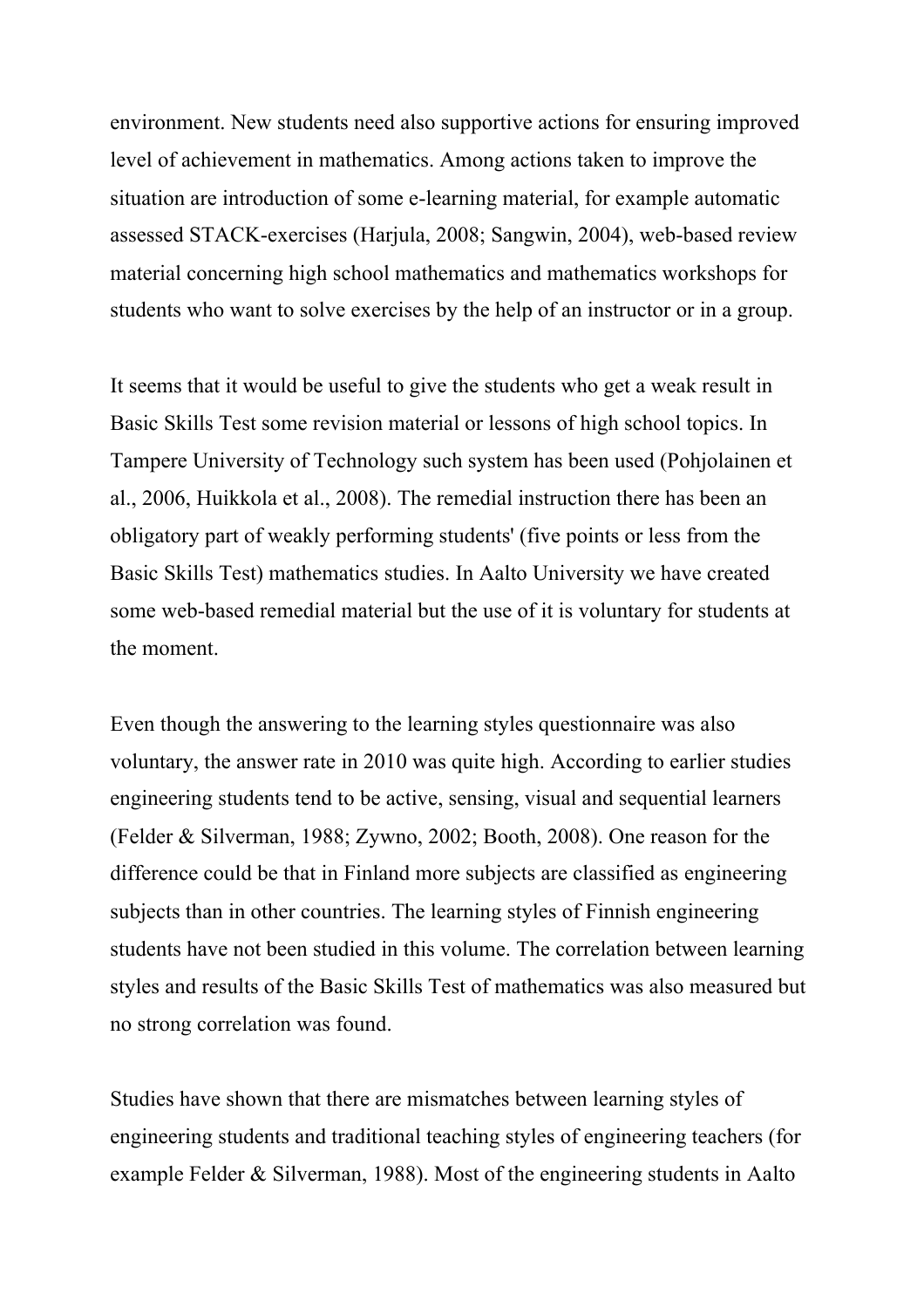University are visual learners so teachers should use more visual elements, for example charts and figures, in their teaching. For sensing learners there should be more "learning by doing" exercises, if possible. Some work to this direction has been done. However there are also many other factors, for example level of motivation and approaches to learning that have important implications for learning (Erkkilä & Koivukangas, 2010; Felder & Brent, 2005). Thus more studies are needed in the future to study these factors.

#### **References**

- Alaoutinen, S., Heikkinen, K., & Porras, J. (2010). Experiences of learning styles in an intensive collaborative course. *International Journal of Technology and Design Education.* Advance online publication. doi: 10.1007/s10798- 010-9135-3
- Barbe, W.B., & Milone, M.M. (1981). What we Know About Modality Strengths. *Educational Leadership*, 378-380.
- Batchelor, H. (2004). The Importance of a Mathematics Diagnostic Test for Incoming Pharmacy Undergraduates. *Pharmacy Education,* 4(2), 69-74.
- Booth, S. (2008). Learning and teaching engineering mathematics for the knowledge society. *European Journal of Engineering Education*, 33(3), 381-389.
- Cassidy, S. (2004). Learning Styles: An overview of theories, models and measures. *Educational Psychology*, 24(4), 419-444.
- Erkkilä, M., & Koivukangas, P. (2010). *Opintojen merkitys ja*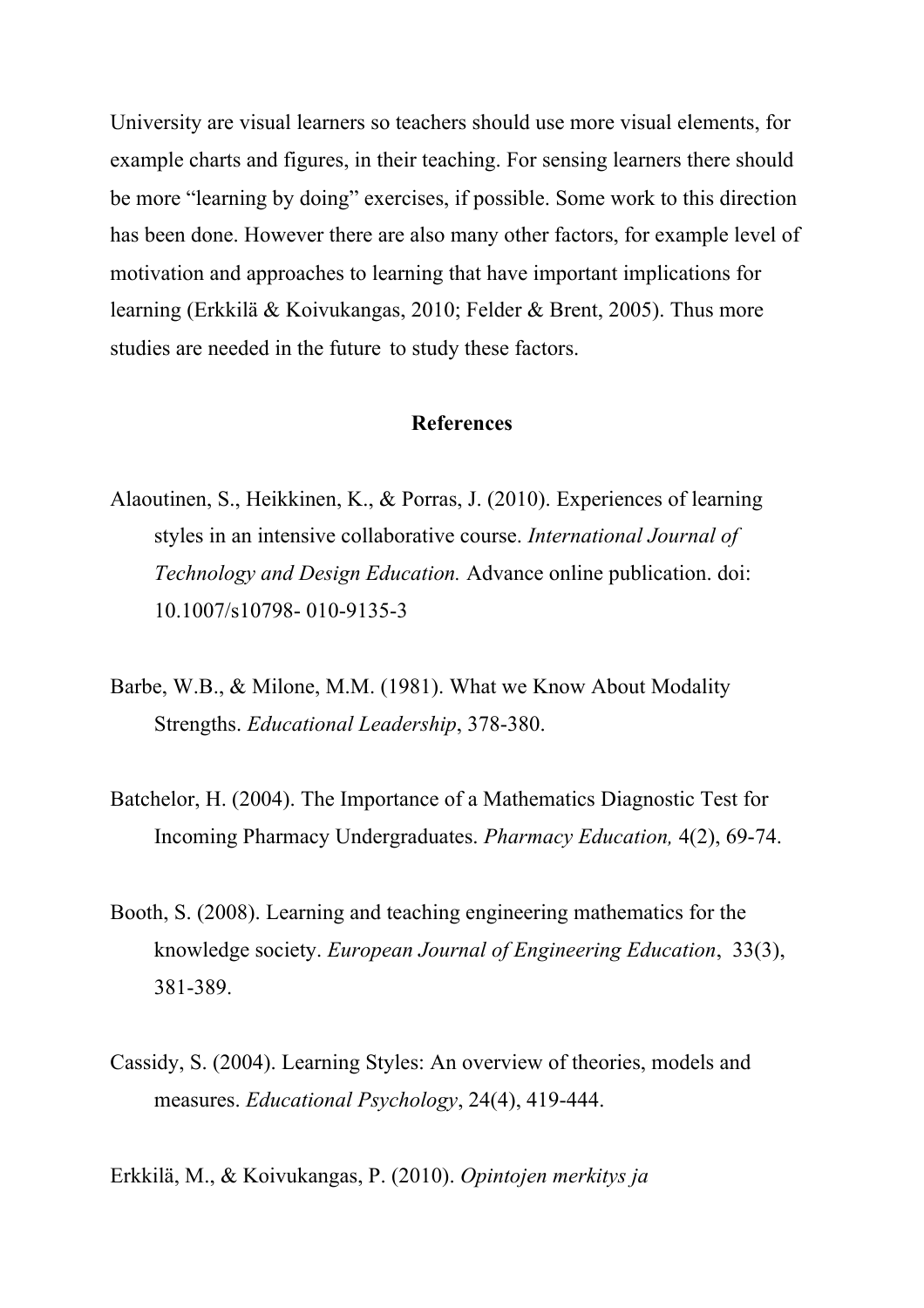*onnistumismahdollisuudet – niistäkö on teekkarin motivaatio tehty?* Aaltoyliopiston teknillisen korkeakoulun Opetuksen ja opiskelun tuen julkaisuja 2/2010.

- Felder, R.M., & Brent, R. (2005). Understanding Student Differences. *Journal of Engineering Education,* 94(1), 57-72.
- Felder, R.M., & Silverman, L. K. (1988). Learning and Teaching Styles in Engineering Education. *Engineering Education*, 78(7), 674-681.
- Felder, R. M., & Soloman, B.A. (2001). Index of Learning Styles Questionnaire, North Carolina State University. [online] Retrieved from http://www.engr.ncsu.edu/learningstyles/ilsweb.html
- Hartley, J. (1998). *Learning and studying: a research perspective*. New York: Routledge.
- Harjula, M. (2008). *Mathematics exercise system with automatic assessment*  (Master's thesis, Helsinki University of Technology). Retrieved from http://intmath.org/home/aharjula/?download=thesis.pdf
- Havola, L. (2010). Improving the teaching of engineering mathematics: a research plan and work in process report. *Proceedings of the Joint International IGIP-SEFI Annual Conference 2010 Trnava, Slovakia*. Retrieved from http://www.sefi.be/wp-content/papers2010/papers/1357.pdf
- Heck, A., & van Gastel, L. (2006). Mathematics on the threshold. *International Journal of Mathematical Education in Science and Technology,* 37(8), 925- 945.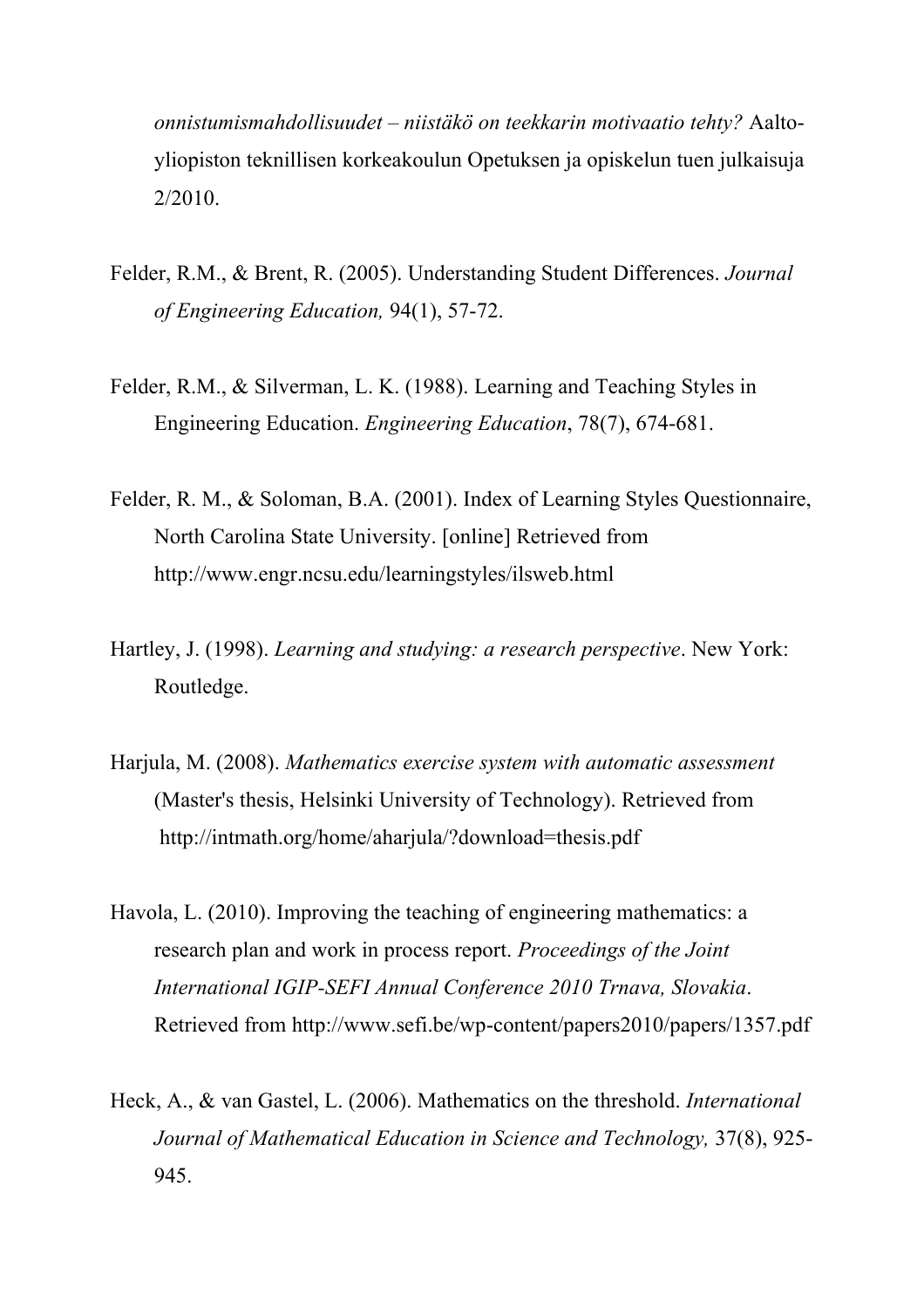Heikkilä, T. (2005). *Tilastollinen tutkimus.* Helsinki: EDITA.

- Huikkola, M., Silius, K., & Pohjolainen, S. (2008). Clustering and achievement of engineering students based on their attitudes, orientations, motivations and intuitions. *WSEAS Transactions on Advances in Engineering Education*, 5(5), 342-354.
- Kolb, A., & Kolb, D.A. (2005). Learning Styles and Learning Spaces: Enhancing Experiential Learning in Higher Education. *Academy of Management Learning & Education*, 4(2), 193-212.
- Lawson, D. (2003). Changes in student entry competencies 1991-2001. *Teaching Mathematics and its Applications*, 22(4), 171-175.
- Milton, S. J., & Arnold, J .C. (2003). *Introduction to probability and statistics*. New York: McGraw-Hill.
- Pohjolainen, S., Raassina, H., Silius, K., Huikkola, M., & Turunen, E. (2006). *TTY:n insinöörimatematiikan opiskelijoiden asenteet, taidot ja opetuksen kehittäminen.* Tampereen teknillinen yliopisto, Matematiikan laitos. Tutkimusraportti 84.
- Rantanen, E., & Liski, E. (2009). *Valmiiksi tavoiteajassa. Teknillistieteellisen alan opiskelijoiden opintojen eteneminen ja opiskelukokemukset tekniikan kandidaatin tutkinnossa.* Teknillisen korkeakoulun opetuksen ja opiskelun tuen julkaisuja 3/2009. Retrieved from http://lib.tkk.fi/Raportit/2009/isbn9789512297740.pdf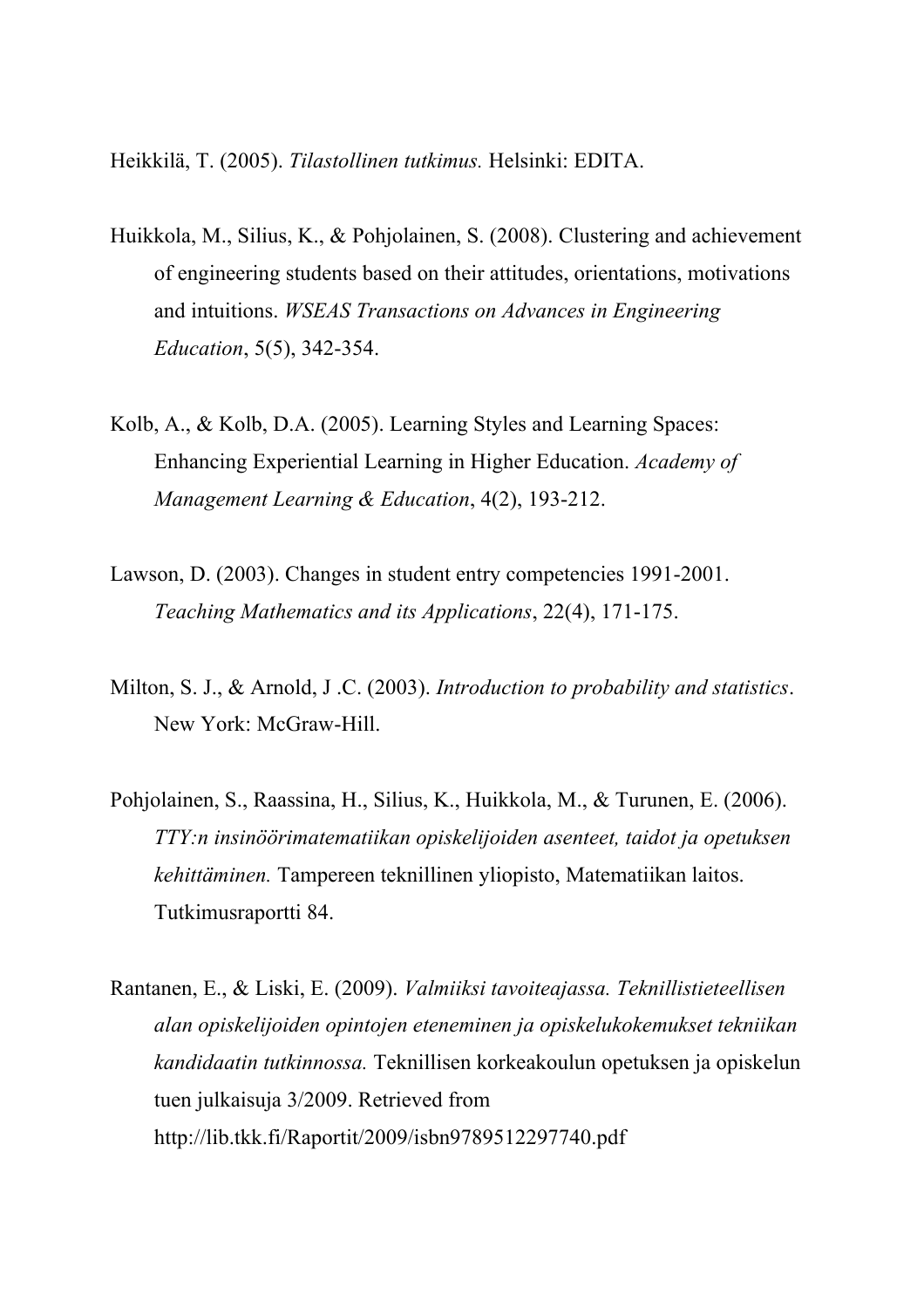- Rasila, A., Harjula, M., & Zenger, K. (2007). Automatic assessment of mathematics exercises: Experiences and future prospects. In Yanar, A., Saarela-Kivimäki, K. (Eds.), *ReflekTori 2007 Symposium of Engineering Education,* 70-80. Helsinki University of Technology.
- Rasila, A., Havola, L., Majander, H., & Malinen, J. (2010). Automatic assessment in engineering mathematics: evaluation of the impact. In Myller, E. (Ed.), *ReflekTori 2010 Symposium of Engineering Education,* 37-45. Aalto University School of Science and Technology: Lifelong Learning Institute Dipoli.
- Sangwin, C. (2004). Assessing mathematics automatically using computer algebra and the internet. *Teaching Mathematics and its Applications*, 23(1), 1-14

Sangwin, C. (2007). STACK: Making many fine judgements rapidly. *CAME*.

- Vainionpää, J. (2006). *Erilaiset oppijat ja oppimateriaalit verkko-opiskelussa.* (Doctoral thesis, Tampere University, Tampere, Finland).
- van Zwanenberg, Z., & Wilkinson, L.J. (2000). Felder and Silverman's Index of Learning Styles and Honey and Mumford's Learning Styles Questionnaire: how do they compare and do they predict academic performance? *Education Psychology*, 20(3), 365-380.
- Zywno, M. S. (2003). A contribution to Validation of Score Meaning for Felder-Soloman's Index of Learning Styles. *Proceedings of the 2003 American Society for Engineering Education Annual Conference & Exposition.*